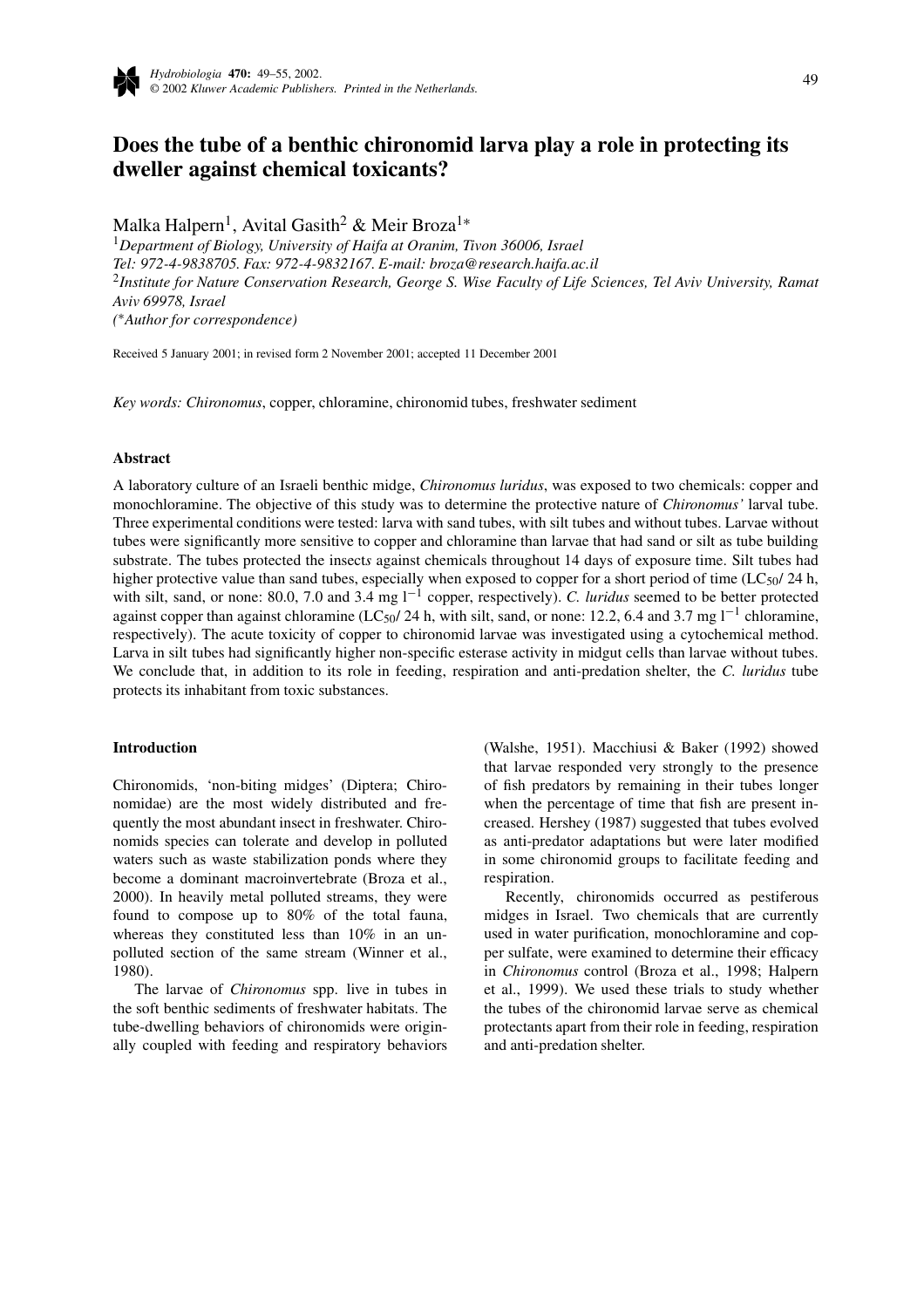# **Materials and methods**

#### *Experimental conditions and chemicals*

All bioassay experiments were conducted on a laboratory culture of *Chironomus luridus* Strenzke that was collected from covered storage tanks of the water supply system at Shefar'am near Haifa, Israel. The laboratory culturing procedure was described in Halpern et al. (1999).

All experiments were conducted under  $23\pm2$  °C and a photoperiod of 14:10 h (L: D). Water chemical composition of the dechlorinated tap water used in all the experiments was presented in Halpern et al. (1999: 454, Table 1). Notice the high hardness (239 mg  $1^{-1}$  as CaCO<sub>3</sub>) and conductivity (1069  $\mu$ mho cm<sup>-1</sup>,  $25^{\circ}$ C) values of the water. A stock solution of monochloramine of approximately 300 mg  $l^{-1}$  was prepared (at pH 8.2) by mixing sodium hypochlorite and ammonia in the ratio of 3:1 (w:w) of  $Cl_2-N$  (White, 1972) and stored up to 2 weeks at  $4 °C$  in a dark bottle. Monochloramine residual concentration was determined before use of the chloramine stock solution by the DPD colorimetric method (APHA, 1992). In long-term bioassays, the chloramine concentration was readjusted every 24 h by removing and analyzing a 10 ml aliquot; chloramine was added as needed to restore the original concentration. A 1 g  $l^{-1}$  copper stock solution of CuSO4·5H20 was prepared daily. Test concentrations were prepared by diluting appropriate aliquots of the stock solutions with test water. Residual concentration of copper was determined by 'Neve Ya'ar' extension service laboratory (Ministry of Agriculture), in an Atomic Absorption apparatus (Varian industry).

## *Sand and silt*

Sand or silt was used for larvae's tube substrate. Silt was collected from the same storage tank's floor, from which the midges for culture were collected. It was washed, diluted (20:1 w:w water to silt), sterilized and stored at 4 °C. One ml of centrifuged silt (10 min at 1000 rpm) was added to the appropriate test cup. Sand was washed, sterilized and dried. Five grams of dry sand were added to the appropriate test cups. The dry weight of 1 ml silt was  $0.11 \pm 0.01$  g. The mechanical and organic composition of the sand and the silt was analyzed by 'Neve Ya'ar' service laboratory. Particle size was determined by hydrometric method (Black, 1986). Organic matter was determined by 6 h incubation at a temperature of 550 ◦C.

## *Bioassay procedure*

Larval stage was determined according to Maier et al. (1990). Bioassays were conducted on the 2nd and 4th larval stage, with or without substrate. Sand or silt was used as the tubes' substrate. Ten larvae were placed in a 120 ml plastic cup containing 90 ml tap water, and allowed to acclimate and construct tubes for 24 h before experimentation. Test concentrations were prepared by diluting appropriate aliquots of the stock solution with tap water and adding 10 ml to each to yield a total of 100 ml.

Each bioassay consisted of 5 experimental concentrations and 1 control. Each concentration was repeated 5 times with 10 larvae in each cup, for a total of 300 larvae per each lethal or effective concentration value**.** These procedures were repeated with the following three substrates: sand, silt and no substrate. In bioassays lasting more than 24 h, larvae were fed by adding 10 mg of yeast extract to the appropriate cups every other day. Larvae were considered dead if they did not respond to gentle prodding or were missing.

The effect of the increasing amounts of sand and silt on the remainder concentration of monochloramine and copper sulfate after 24 h incubation was tested in plastic cups containing 100 ml test medium without larvae. The residual concentrations of chloramine, (15 mg l<sup>-1</sup> at the start) were tested at 6 silt concentrations (0, 0.5, 1, 2, 3.5, 6 ml silt, prepared as described above, per cup test) and at 6 sand concentrations  $(0, 1, 2.5, 5, 10, \text{ and } 25, \text{ g of }$  dry sand per cup test) with 5 replicates for each concentration.

#### *Microfluorometry procedures*

Cytoplasmatic enzymes play a key role in the development of cellular injury and death. Injured or dead cells lose the activity of many cytoplasmatic enzymes. Fluorescein diacetate (FDA) was used for the determination of non-specific cytoplasmatic esterase. The fluorescence is due to fluorescein that by enzymatic hydrolysis is liberated from the non-fluorescent FDA through cytoplasmatic esterase. Fluorescense intensity of larval midgut cells was determined by a fluorescent microscopy in the vital contact microfluorometer. Sernetz & Thaer (1973) and Bresler et al. (1990) described this technique in detail. The fluorescein diacetate (FDA) was obtained from Serva (Germany). Four replicates of 4th instar larvae with no substrate, and with silt as a substrate, were exposed to copper concentrations (0, 25, 50, 100 mg l<sup>-1</sup>) in 120 ml plastic cups. After 1.75 h the larvae were removed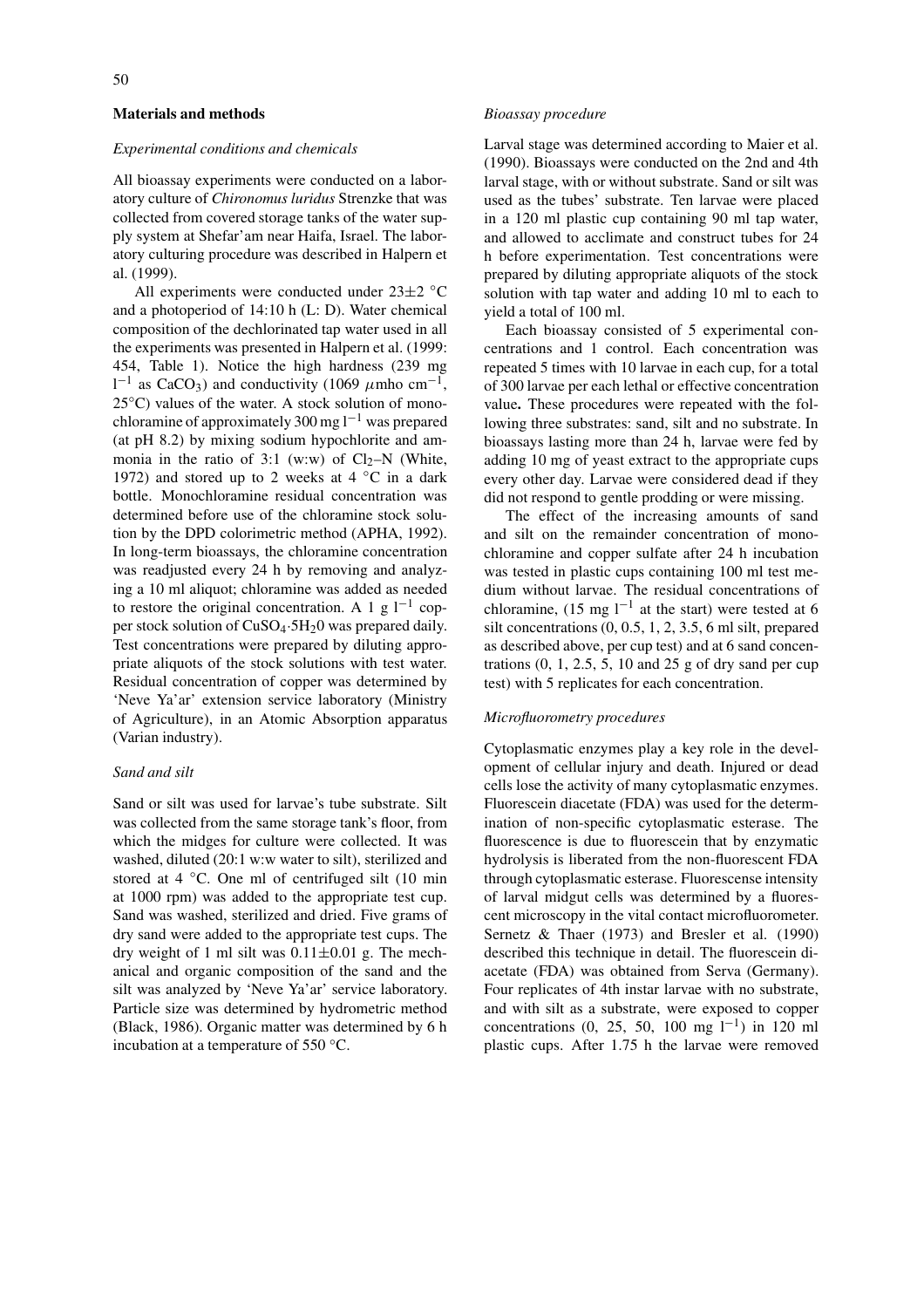| Toxicant<br>(exposure time) | Instar | Substrate | $\boldsymbol{n}$<br>$mg 1^{-1}$ | $LC_{50}$<br>$mg 1^{-1}$ | $(95\%$ FL)<br>$mg l^{-1}$ | $LC_{90}$<br>$mg 1^{-1}$ | $(95\%$ FL)<br>$mg 1^{-1}$ |
|-----------------------------|--------|-----------|---------------------------------|--------------------------|----------------------------|--------------------------|----------------------------|
| Chloramine<br>(1 d)         | 4th    |           |                                 |                          |                            |                          |                            |
|                             |        | None      | 300                             | 2.0                      | $(1.6-2.3)^{a}$            | 3.7                      | $(3.3-4.5)^{a}$            |
|                             |        | Sand      | 300                             | 6.4                      | $(5.5 - 7.1)^b$            | 11.5                     | $(10.3 - 13.6)^b$          |
|                             |        | Silt      | 300                             | 12.2                     | $(11.2 - 13)^c$            | 16.0                     | $(15.0 - 17.7)^c$          |
| Copper<br>(1 d)             | 4th    |           |                                 |                          |                            |                          |                            |
|                             |        | None      | 300                             | 3.4                      | $(3.1 - 4.0)^a$            | 5.3                      | $(4.4 - 7.9)^{a}$          |
|                             |        | Sand      | 300                             | 7                        | $(6.8 - 7.6)^b$            | 8                        | $(7.4 - 10.8)^{ab}$        |
|                             |        | Silt      | 300                             | 80.5                     | $(55-107)^c$               | 336                      | $(240 - 570)^c$            |
| Copper<br>(14d)             | 2nd    |           |                                 |                          |                            |                          |                            |
|                             |        | None      | 300                             | 0.11                     | $(0.05 - 0.14)^a$          | 0.20                     | $(0.15 - 0.47)^a$          |
|                             |        | Sand      | 300                             | 0.83                     | $(0.52 - 1.10)^b$          | 1.60                     | $(1.20 - 2.30)^b$          |
|                             |        | Silt      | 300                             | 2.40                     | $(0.83 - 3.60)^b$          | 4.00                     | $(4.0 - 13.0)^c$           |

*Table 1.* The susceptibility (The  $LC_{50}$  and  $LC_{90}$  calculated Values + 95% FL) of 2nd and 4th instar *Chironomus luridus* midges to chloramine or copper, exposed in different substrates; silt, sand and no substrate

∗ Values in each column group (of mean separation) with same letter are not significantly different from each other (95% FL).

from the test cups, washed in clean water, and  $2 \mu m$ FDA was added. Gut's cell fluorescence intensity was measured after 15 min of incubation.

## *Data analysis*

Mortality in laboratory bioassays was corrected for control mortality, and the data were analyzed by logdose-probit regression (U.S. Environmental Protection Agency, 1988). Failure of overlap in the 95% Fiduccial limit (95% FL) was used as a criterion for establishing a significant difference. Differences in the  $LC_{50}$  values of larvae in 3 conditions of substrate for tube building were tested using Fridman's method for randomized block (Sokal & Rohlf, 1998).

## **Results**

The effects of two toxic chemicals: copper sulfate and monochloramine, on the survival of *Chironomus luridus* larvae in 3 experimental conditions were examined. The different conditions were: (a) no substrate, (b) sand, and (c) silt as substrate.

### *Fourth instar larvae*

The LC50 values of naked 4th instar of *C. luridus* larvae, exposed to chloramine and copper for 24 h were significantly lower (failure of overlap in the 95% FL, *P<*0.05) than those of the same larvae within tubes made of sand or silt substrate (Table 1). Note that the  $LC_{50}$ values of the naked larvae were 6 times lower for chloramine and 23 times lower for copper than the  $LC_{50}$  values of larvae in silt tubes. Exposing larvae for 7 d to chloramine (Fig. 1a) or copper (Fig. 1b) resulted in a similar tendency  $(P<0.05)$ , except for the difference between sand and silt in the chloramine exposure (Fig. 1a). The dosage of chloramine and copper that caused the mortality of half the naked larval population after 7 d of exposure was 9 and 17 times lower than the dosage for larvae within silt tubes. The  $LC_{90}$ 's of chloramine after 1 and 7 d of exposure within silt tubes were 16 and 10 mg  $l^{-1}$  respectively, while the  $LC_{90}$ 's of copper after 1 and 7 d of exposure in the same conditions were 336 and 8 mg  $l^{-1}$ , respectively. The relationships between those calculated  $LC_{90}$ 's reveal that the sensitivity of the larvae to copper after 7 d exposure increased dramatically, while the value for chloramine remained the same.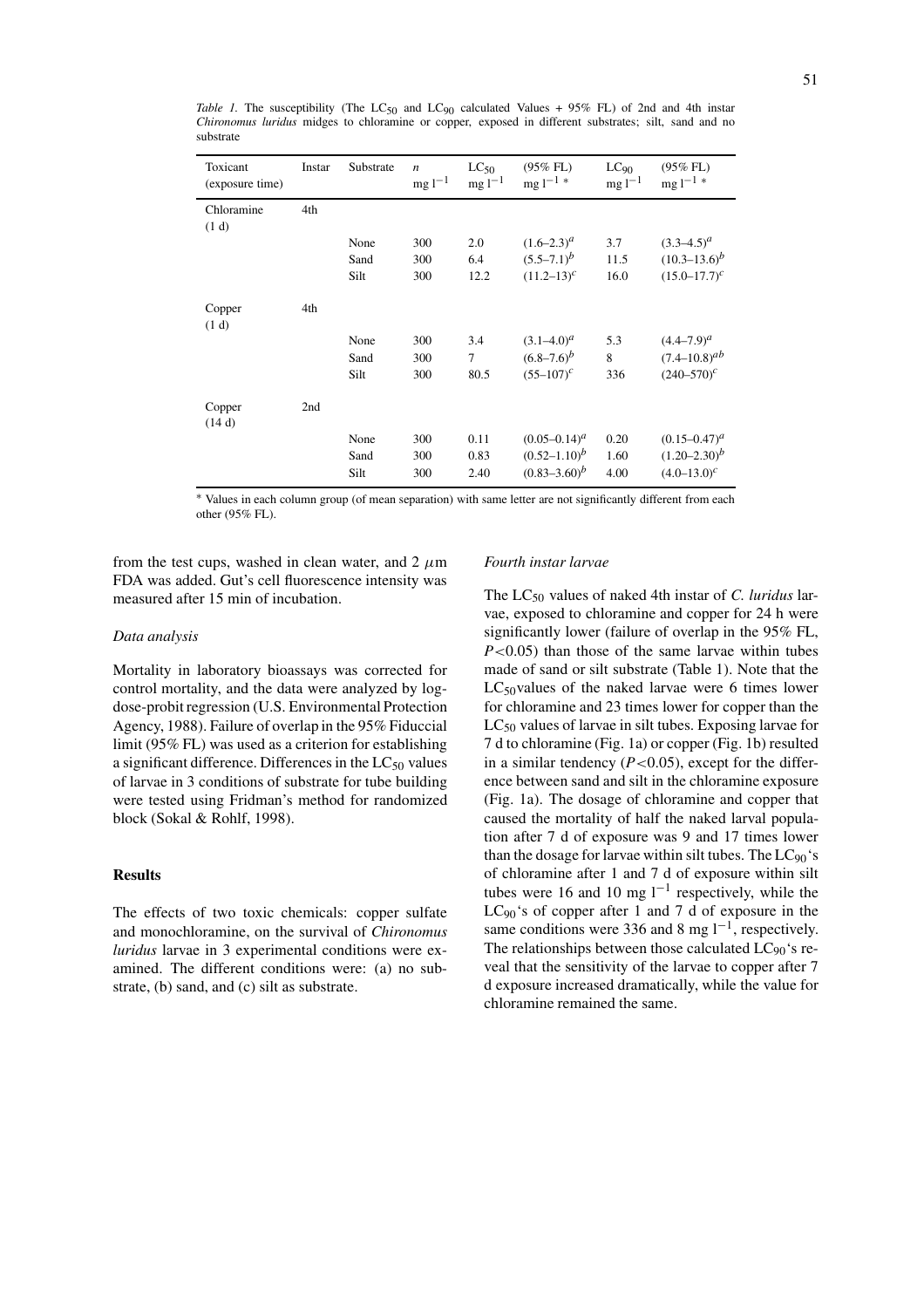

*Figure 1.* The LC<sub>50</sub>  $\pm$  95% FL (mg 1<sup>-1</sup>) values calculated for the effect of Chloramine (a) and Copper (b) on 4th instar larvae of *Chironomus luridus* after 7 d incubation in different substrates.

#### *Third and second instar larvae*

Exposing 3rd instar to chloramine and copper for 7 d resulted in LC<sub>50</sub> values of 0.35 and 0.3 mg l<sup>-1</sup>, respectively. These values were 3.5 and 10 times, respectively, lower than that of the sand tubes larval population and 8 and 23 times lower than the silt tubes larval population. The  $LC_{50}$ value of 14 d exposure of 2nd instar to copper was significantly lower in naked larvae (*P<*0.05) than in larvae with sand or silt tubes (Table 1).

The  $LC_{50}$  values from the different exposure times, 3 larval instars and 3 substrate conditions, were compared using Fridman's method for randomized block. Significant differences were found between  $LC_{50}$  values of naked larvae, larvae with sand tubes and larvae with silt tubes that were exposed to chloramine  $(X^2=6,$ df=2,  $P$ <0.05) and to copper  $(X^2=8, df=2, P<0.05)$ . The results described here indicate that naked larvae are much more sensitive to chloramine and copper in comparison to larvae with tubes, especially silt tubes.

#### *Behavioral response*

Chloramine significantly affected the behavior of 4th instar larvae within silt tubes in a different way than the copper and untreated control (Fig. 2, one-way AN-OVA, for 4 h incubation, *F(*2*,*1*)*=22, *P<*0.001). A short exposure of larvae in silt tubes to high dosage of chloramine (=20 mg l<sup>-1</sup>) resulted in tube desertion, followed by larval color change from red to white. The higher the chloramine dosage was, a higher desertion occurred and in shorter time. Exposing larvae in silt tubes to copper (up to 500 mg  $l^{-1}$ , 4 h) did not result in tube desertion or mortality (Fig. 2).

## *Non-specific esterase activity*

Silt tubes had a significant effect on esterase activity in larval midgut's cells when larvae were exposed to copper (two-way ANOVA, *F(*1*,*24*)*=4.35, *P<*0.05). Naked larvae showed a distinct decrease in enzymatic activity (Fig. 3). They retained only 8% of its original enzyme activity at 100 mg  $l^{-1}$  copper after 1.75 h. Silt tube dwelling was not affected at the two lower concentrations and retained about 60% of the non-specific esterase activity at 100 mg l<sup>-1</sup> copper (note that LC<sub>50</sub>) for 24 h was 80.5 mg, see Table 1).

## *The properties of sand and silt used in these experiments*

Sand was mainly (99.9%) inorganic matter whereas silt consisted of 22.5% organic matter. Ninety-six percent of sand particles size were  $200-2000 \mu m$  and  $4\%$ was between 2 and 20  $\mu$ m. Silt particles were composed of: 54.5% 200–2000 *µ*m, 28.9% 20–200 *µ*m and 16.7% 2–20 *µ*m.

The remainder concentration of 15 mg  $l^{-1}$  monochloramine in test water after 24 h was 32% (4.8  $\pm$ 0.2 mg  $l^{-1}$ ). Significant differences in the residual chloramine concentrations were found when different amounts of silt were added to the water (Table 2, oneway ANOVA  $F_{(5, 23)} = 303$ ,  $P \ll 0.001$ ). The more silt was added the less concentration of chloramine remained  $Y = -0.684X + 3.877$  ( $P < 0.001$ ,  $n = 28$ ,  $R^2 = 0.81$ ). Sand had no effect on the residual concentration of 15 mg l<sup>−1</sup> monochloramine ( $F$ <sub>(5</sub> $24$ ) = 2*.*18, *P>*0.05).

There was no effect of silt or sand on the residual concentration of 20 mg  $l^{-1}$  copper after 24 h. The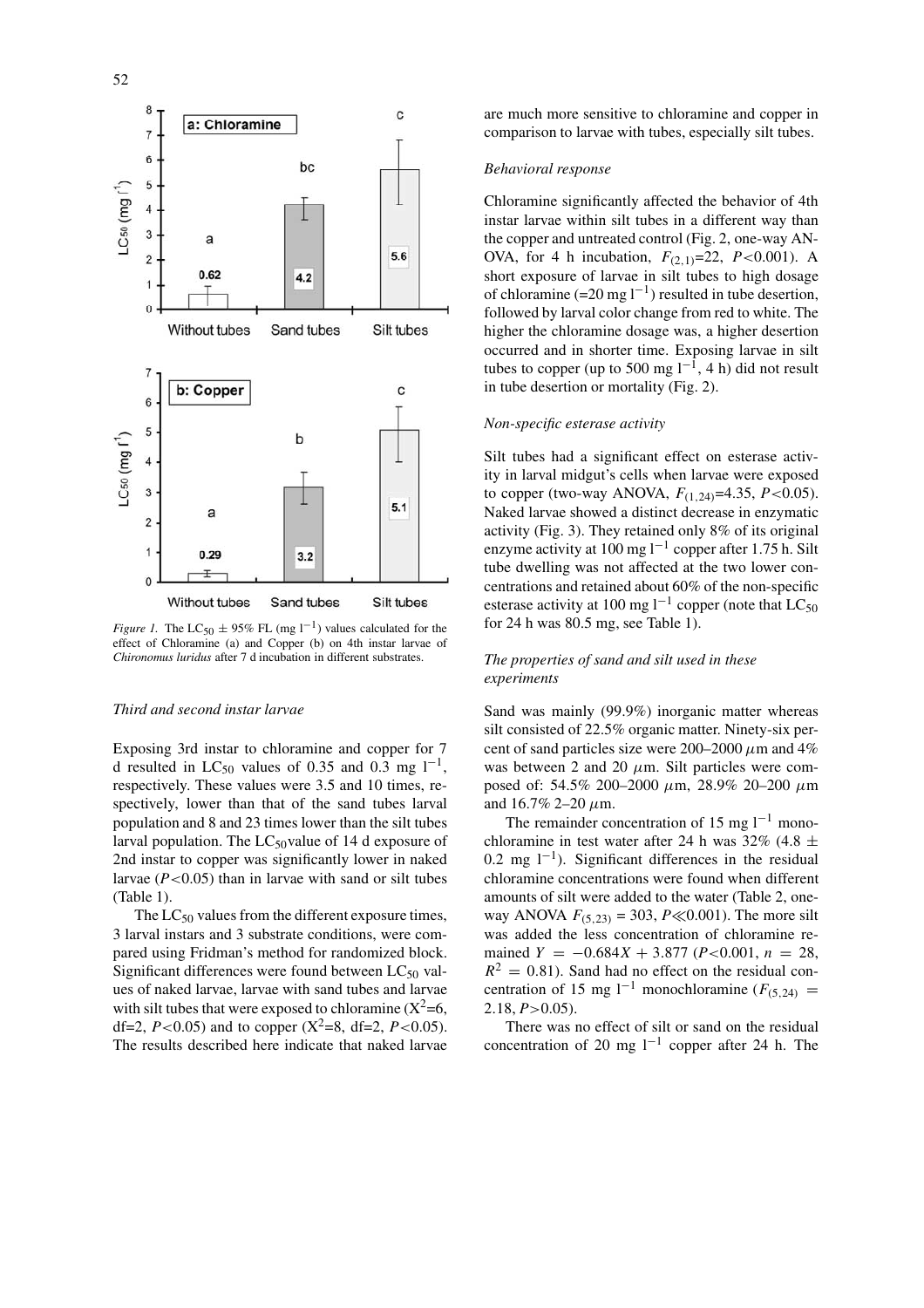

*Figure 2.* Getting out of silt tubes – Comparison of the proportion of larvae that deserted their silt tubes in response to exposure to elevated copper or chloramine concentration (*n*=50 larvae for each concentration).

*Table 2.* The effect of silt concentrations on the 24 h residual concentration of chloramine (SD denotes one standard deviation from the mean)

| Silt<br>volume | Silt dry<br>weight |              | Chloramine<br>residual concentration | Chloramine, % of<br>initial |           |
|----------------|--------------------|--------------|--------------------------------------|-----------------------------|-----------|
|                |                    | $(mg1^{-1})$ |                                      | concentration               |           |
| (ml)           | $(mg1^{-1})$       | Mean         | <b>SD</b>                            | Mean $(\% )$                | <b>SD</b> |
| $\Omega$       | 0                  | 4.8          | 0.2                                  | 32.1                        | 1.3       |
| 0.5            | 0.055              | 3.7          | 0.3                                  | 24.7                        | 2.1       |
| 1              | 0.11               | 2.6          | 0.2                                  | 17.8                        | 1.5       |
| 2              | 0.22               | 1.7          | 0.2                                  | 11.5                        | 1.5       |
| 3.5            | 0.39               | 1.8          | 0.04                                 | 7.8                         | 0.3       |
| 6              | 0.66               | 0.4          | 0.05                                 | 2.8                         | 0.3       |

residual concentration of copper in the control water was  $0.94 (\pm 0.03)$  and in silt and sand  $0.97 (\pm 0.07)$  mg  $1^{-1}$  copper. The high pH (8.1) of tap water used in all the experiments seemed to restrict the copper solubility. No significant difference was found (two-way ANOVA) in the residual concentration of 10, 20, 40, 100 and 200 mg  $l^{-1}$  copper between test water, sand and silt after 24 h incubation (*F(*2*,*56*)*=3.05, *P>*0.05).

## **Discussion**

The larvae of the midge C. *luridus* that remain outside their burrow are much more sensitive to chloramine and copper than those dwelling in tubes. Because larval sensitivity depends upon the material from which its tube is made (sand or silt), the defense maybe connected with the tube itself. Three elements may be involved in the protective nature of the *Chironomus* 'house' against chemicals: the protein matrix of the tubes, the foreign particles adhering to the tube protein, and the behavioral response of the larvae.

Larvae within sand tubes are more sensitive to the chemicals examined than those living in silt tubes (Table 1, Fig. 1). In *C. luridus*, as in many other species, the tube consists of foreign particles embedded within and around the larva's own protein secretion (Edgar & Meadows, 1969). Sand particles are bigger than silt's at least in one order of magnitude, and its organic matter content is lower in two-magnitude (Burton & Rodgers, 1994). Similar findings were found in our study. Rui-de-xue & Ali (1997) showed that particle size affected case-making behavior of larval *Glyptotendipes paripes*. The larvae preferred smaller sized sand (*<*0.84-mm-diam) to make longer tubes. These observations emphasize a behavioral choice that could influence the physical property of silt versus sand tubes, the first being tighter and more protective. Silt had a significant effect in the residual concentration of chloramine (Table 2), while there were no significant differences on the residual concentrations of copper among water, silt and sand. These findings assess the hypothesis that the tube itself is the larval defender. The differences found between larvae's sensitivity to copper (in the 3 substrate situations) are due to the protection that the tube gives its resident and not because silt or sand for themselves reduce the effective concentration of the toxicant. Although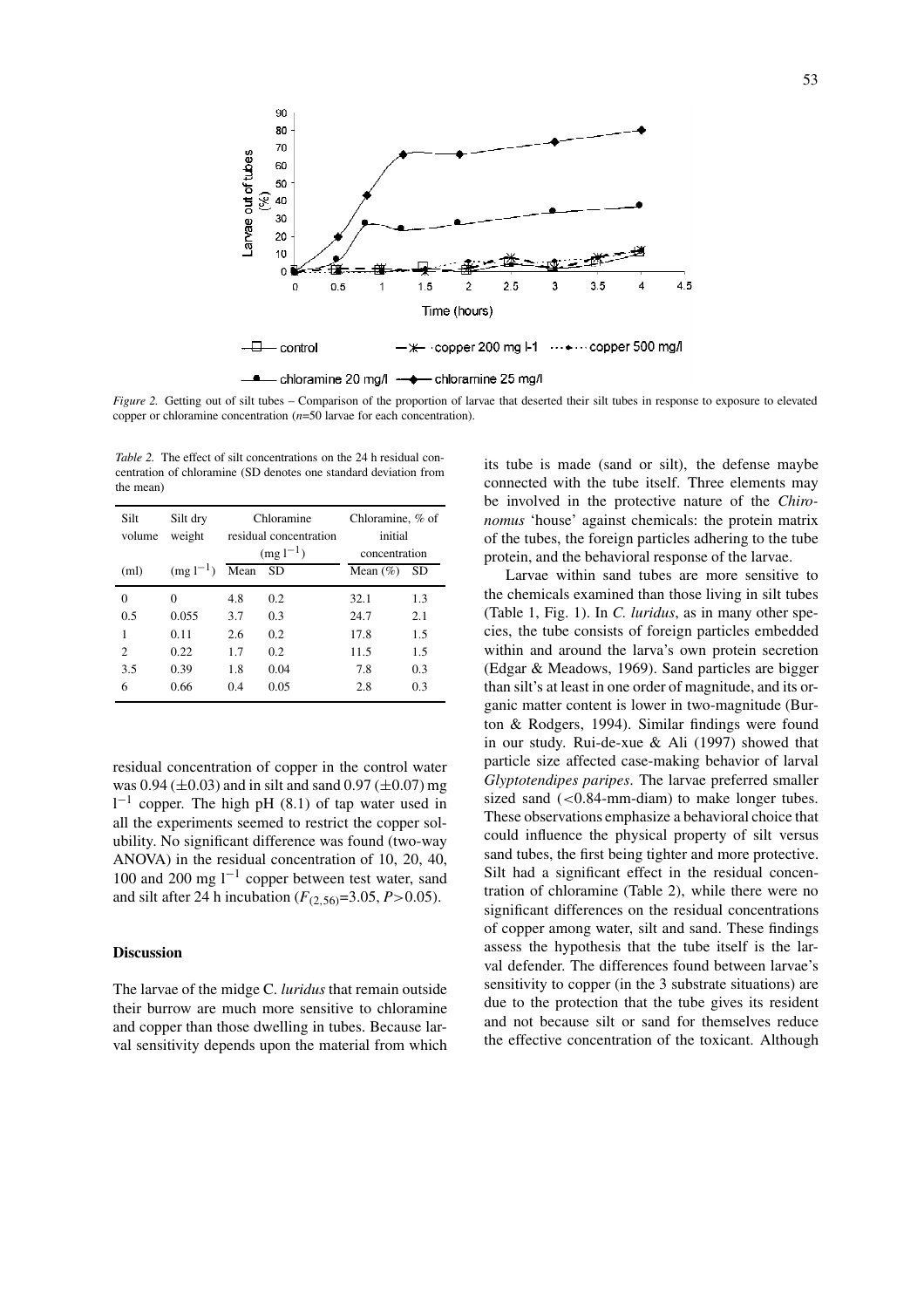

*Figure 3.* Effect of exposure of *Chironomus luridus* 4th instar larvae (with and without tubes) to different copper concentrations on the non-specific esterase activity (expressed as fluorescence intensity, mean a.u. ± SD) in midgut. Larvae with silt tubes were exposed to copper while within tubes then removed from tubes before applying FDA ( $n=4$  larvae for each concentration).

it might be that the slope of the curve at which the copper concentrations is decreasing (from 20 mg  $1^{-1}$ ) in 24h) is not the same in all 3 substrate situations. Further work is needed.

The sensitivity  $(LC_{90})$  of 4th instar to copper after 1 d exposure was 42 times lower than those for 7 d. Thus, we suggest that in the short term the larvae may increase their protection by controlling the rate of water exchange. Such a mechanism no longer holds at long exposure. Even so, at long exposure a larva that owns a tube is better protected than a tubeless one. An alternative explanation can be that chloramine is an acute toxicant that does not need to be accumulated, while copper should be bio-accumulated before it can become toxic. Basically the same tube protects the larvae from chloramine as well as from copper, although it is likely that the 2 chemicals have a different mode of action.

Using the microfluorometric technique (Fig. 3) enabled us to identify non-lethal stress caused by copper. The non-specific esterase plays a role in the development of cellular injury. The naked larvae showed a 'dose-response' reaction, with the gradual decrease of non-specific esterase activity. On the other hand, the larvae within the silt tube were indifferent to the lower concentrations, as a result of the tube protection and responded only to a dose higher than  $LC_{50}$  /24h  $(100 \text{ mg } l^{-1})$ . This assay supports our observation regarding the role of the tubes as a barrier against the

chemicals. When *C. luridus* was exposed to a lethal concentration of chloramine the larvae escaped from the tubes (Fig. 2). Bay et al. (1966) reported that when oxygen is depleted, some chironomid larvae leave the bottom and are carried about by water currents. They return to the bottom only when the oxygen supply has been restored. Dimond (1967) concluded that horizontal movement in lakes is related to conditions such as crowding and unfavorable environment. These phenomena may indicate that larvae abandon their tubes because the tubes can no longer supply protection. As a result the midges larvae move away to settle in a new unpolluted location. Different researchers used different types of substrates, such as sand (e.g. Ali & Nayar, 1986; Alexander et al., 1997) paper or cellulose (e.g. Gauss et al. 1985; Postma & Davis, 1995), no substrate at all (Kondo et al. 1995), or food as substrate (e.g. Hatakeyama & Yasuno, 1981; Koswalt & Knight, 1987; Postma et al., 1995). Our results suggest that the type of substrate used in bioassay with chironomid larva is critical and there is a need for a better standardization even if we limit ourselves to examination of heavy metals, pesticides and biological pesticides.

Sediment provides a habitat for various aquatic organisms and at the same time is a major repository for many of the more persistent chemicals that are introduced into surface water (Ingersoll et al., 1995). To such habitats Chironominae species are well adapted (Winner et al., 1980). In studying the defense mechanism of the chironomid tubes, we refer to copper and chloramine as a model for tube-chemical interaction. We suggest that the structure and function of *Chironomus* tubes, play a role in chironomid's adaptation to polluted habitats, aside of their physiological tolerance as was demonstrated for example, by Krantzberg & Stokes (1989). They found that *Chironomus* spp. could regulate the body concentration of copper via metallothioneine-like protein.

Benke (1998) claimed recently that the annual production/biomass (*P/B*) values of larval chironomid assemblage are among the highest estimated for aquatic metazoans and are similar to or exceed turnover rates of microbes in many aquatic ecosystems. The approach presented in the current study may give a better understanding of the adaptation of tube-dwelling chironomids to aquatic systems.